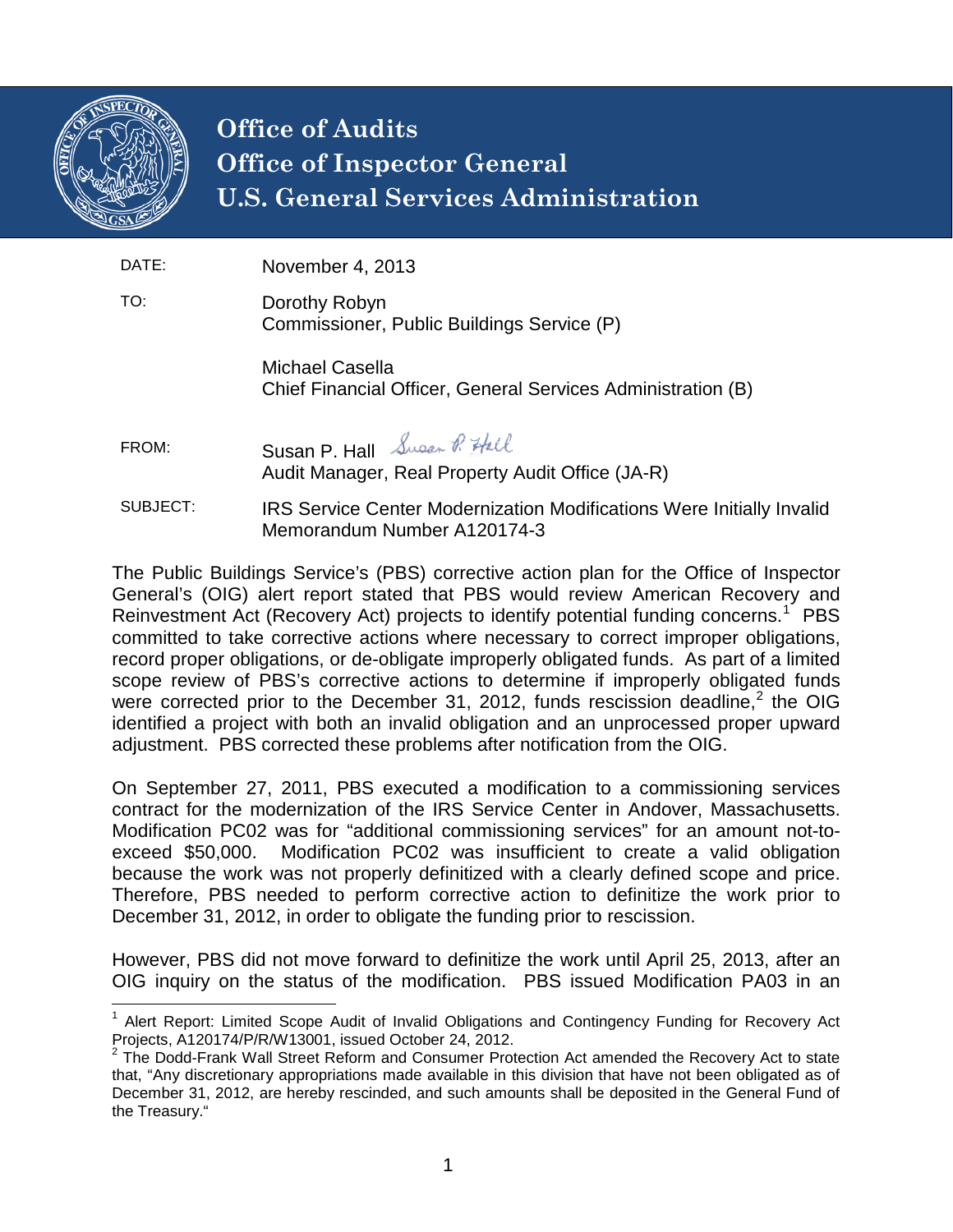attempt to definitize the scope of work and price, four months after the funds should have been rescinded. However, in addition to being awarded after the rescission deadline, Modification PA03 still did not clearly define the scope or price for the work in Modification PC02. When notified about the OIG's concerns, PBS cancelled Modification PA03 and removed the funding from the project.

PBS also awarded Modification PC52, on September 27, 2011, to the architect/engineer contract for the same project. The modification was for "additional management and inspection services past the construction completion date of 8/31/12" for an amount notto-exceed \$350,000. A justification for the modification stated, "Upon negotiation an equitable adjustment and any additional performance time requested for this work will be definitized in a separate modification to the contract." The modification also stated that the, "Contractor may not perform services under this contract line item until written authorization is issued by the Contracting Officer." At the time of award, Modification PC52 did not result in a valid obligation of funds. The \$350,000 that PBS sought to obligate did not have a defined scope of work or price. The obligation did not become valid until August 30, 2012, when the work associated with the modification was defined and commenced via a Notice to Proceed from the Contracting Officer.

However, by the time the work proceeded, the funds associated with Modification PC52 had expired.<sup>[3](#page-1-0)</sup> PBS can only use expired Recovery Act funds for a valid upward adjustment to the project until the Recovery Act funding rescission date. Portions of the work for Modification PC52 were either defined or deobligated in subsequent modifications, leaving \$192,270 undefinitized. PBS did not process the remaining \$192,270 as a valid upward adjustment to the contract until June 4, 2013, after being notified of the OIG's concerns.

As our review of PBS corrective action was limited in scope, we are unable to provide full assurance that all invalid obligations were corrected. Our limited review revealed this Andover invalid obligation and unprocessed proper upward adjustment, which were transactions not detected by PBS. Although PBS made corrections to the modifications cited in this memorandum, PBS should ensure that all necessary accounting transactions are made so that GSA Recovery Act reporting and financial statements are accurate.

## Management Comments

PBS and the Office of the Chief Financial Officer agreed with the audit memorandum.

If you have any questions regarding this audit memorandum, please contact me or any member of the audit team at the following:

| Susan Hall      | Audit Manager     | susan.hall@gsaig.gov      | 202-501-2073 |
|-----------------|-------------------|---------------------------|--------------|
| Kevin Gallagher | Auditor-In-Charge | kevin.gallagher@gsaig.gov | 202-501-0075 |
| Greg Kepner     | Auditor           | gregory.kepner@gsaig.gov  | 202-219-0088 |

<span id="page-1-0"></span><sup>&</sup>lt;sup>3</sup> Recovery Act funding expired on September 30, 2011.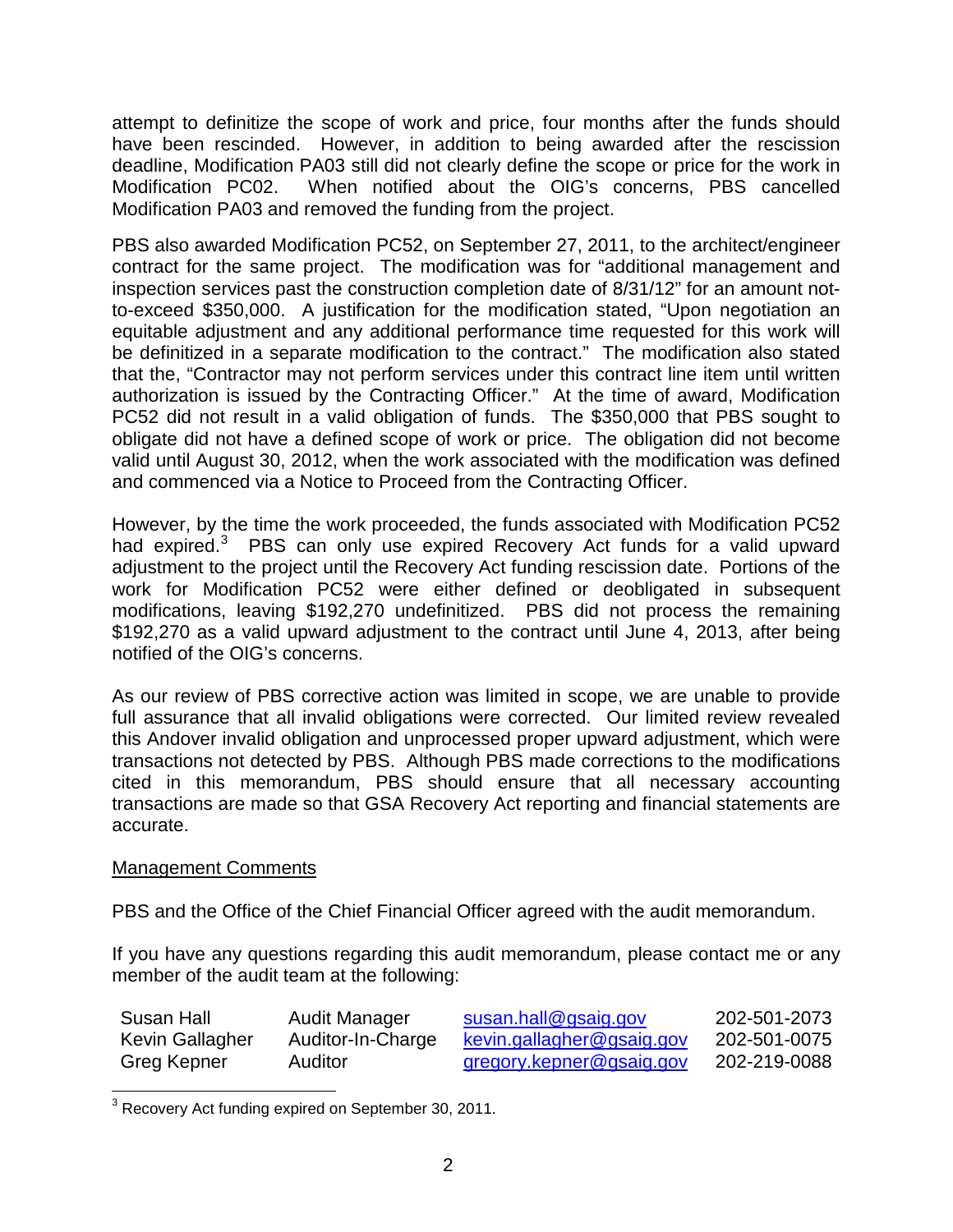I would like to thank you and your staff for your assistance during this audit.